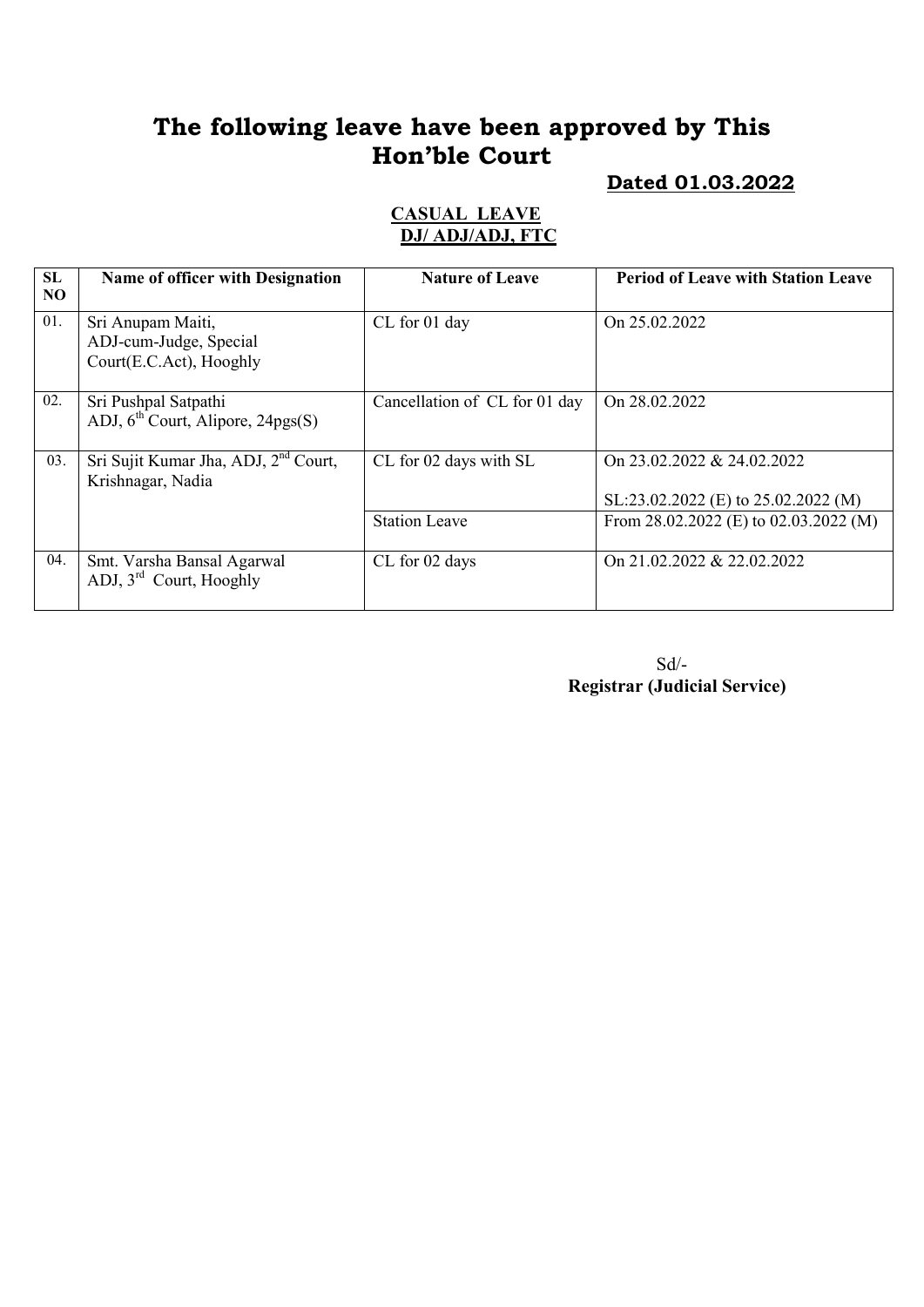# The following leave have been approved by This Hon'ble Court

#### Dated 01.03.2022

| SL<br>N <sub>O</sub> | Name of officer with Designation                                                      | <b>Nature of Leave</b> | <b>Period of Leave with Station Leave</b>                          |
|----------------------|---------------------------------------------------------------------------------------|------------------------|--------------------------------------------------------------------|
| 01.                  | Smt. Chandraprova Chakraborty<br>ADJ, FTC-3, Diamond Harbour,<br>24-Parganas (S)      | <b>Station Leave</b>   | From $05.03.2022$ (E) to $07.03.2022$ (M)                          |
| 02.                  | Sri Hiranmoy Sanyal<br>ADJ, FTC-1, Krishanagar, Nadia                                 | CL for 01 day with SL  | On 05.03.2022<br>$SL:04.03.2022(E)$ to 07.03.2022(M)               |
| 03.                  | Sri Joy Sankar Roy<br>ADJ, FTC-III, Barrackpore,<br>24pgs(N)                          | CL for 01 day with SL  | On 05.03.2022<br>$SL:04.03.2022(E)$ to 07.03.2022(M)               |
| 04.                  | Sri Pushpal Satpathi<br>ADJ, $6th$ Court, Alipore, 24pgs(S)                           | CL for 01 day          | On 02.03.2022                                                      |
| 05.                  | Smt. Rajasri Basu Adhikari<br>ADJ, FTC, Katwa, Purba<br>Bardhaman                     | CL for 02 days with SL | On 04.03.2022 & 05.03.2022<br>$SL: 03.03.2022(E)$ to 07.03.2022(M) |
| 06.                  | Sri Rajesh Tamang<br>ADJ, FTC-III, Alipore, 24pgs(S)                                  | CL for 02 days         | On 03.03.2022 & 04.03.2022                                         |
| 07.                  | Sri Santanu Mukhopadhyay ADJ,<br>1 <sup>st</sup> Court, Bongaon, North 24<br>Parganas | CL for 01 day with SL  | On 05.03.2022<br>$SL:04.03.2022(E)$ to 07.03.2022(M)               |

#### CASUAL LEAVE DJ/ ADJ/ADJ, FTC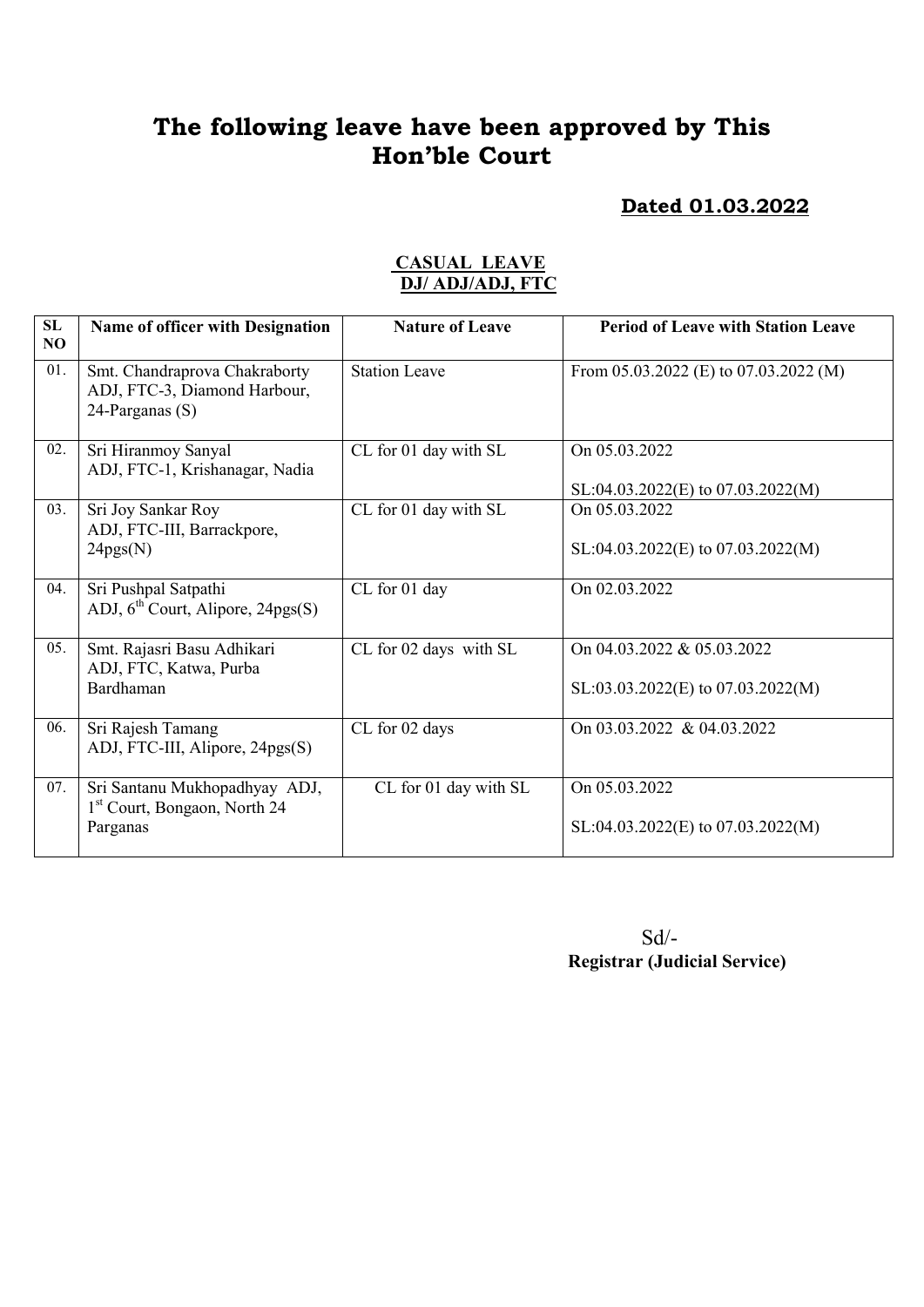# The following leave have been approved by the Hon'ble Judge-in-Charge A.D.

#### Dated: 01.03.2022

### ADJ,FTC/ CJ(SD)

| SL<br>N <sub>O</sub> | Name of officer with<br><b>Designation</b>                                             | <b>Nature of Leave</b>   | <b>Period of Leave with Station Leave</b> |
|----------------------|----------------------------------------------------------------------------------------|--------------------------|-------------------------------------------|
| 01.                  | Smt. Suparna Ray-II<br>$CJ(SD)$ , 3 <sup>rd</sup> Court, Alipore,<br>South 24 Parganas | Earned Leave for 05 days | From 07.03.2022 to 11.03.2022             |

### ACJM

| <b>SL</b><br>NO | Name of officer with<br><b>Designation</b>                                                           | <b>Nature of Leave</b>   | <b>Period of Leave with Station Leave</b> |
|-----------------|------------------------------------------------------------------------------------------------------|--------------------------|-------------------------------------------|
| 02              | Sri Pradip Kumar Adhikary<br>CJM-cum-CJ(SD), Nicobar and<br>Joint CJ(SD), Port Blair, A&N<br>Islands | Earned leave for 12 days | From 14.03.2022 to 25.03.2022             |